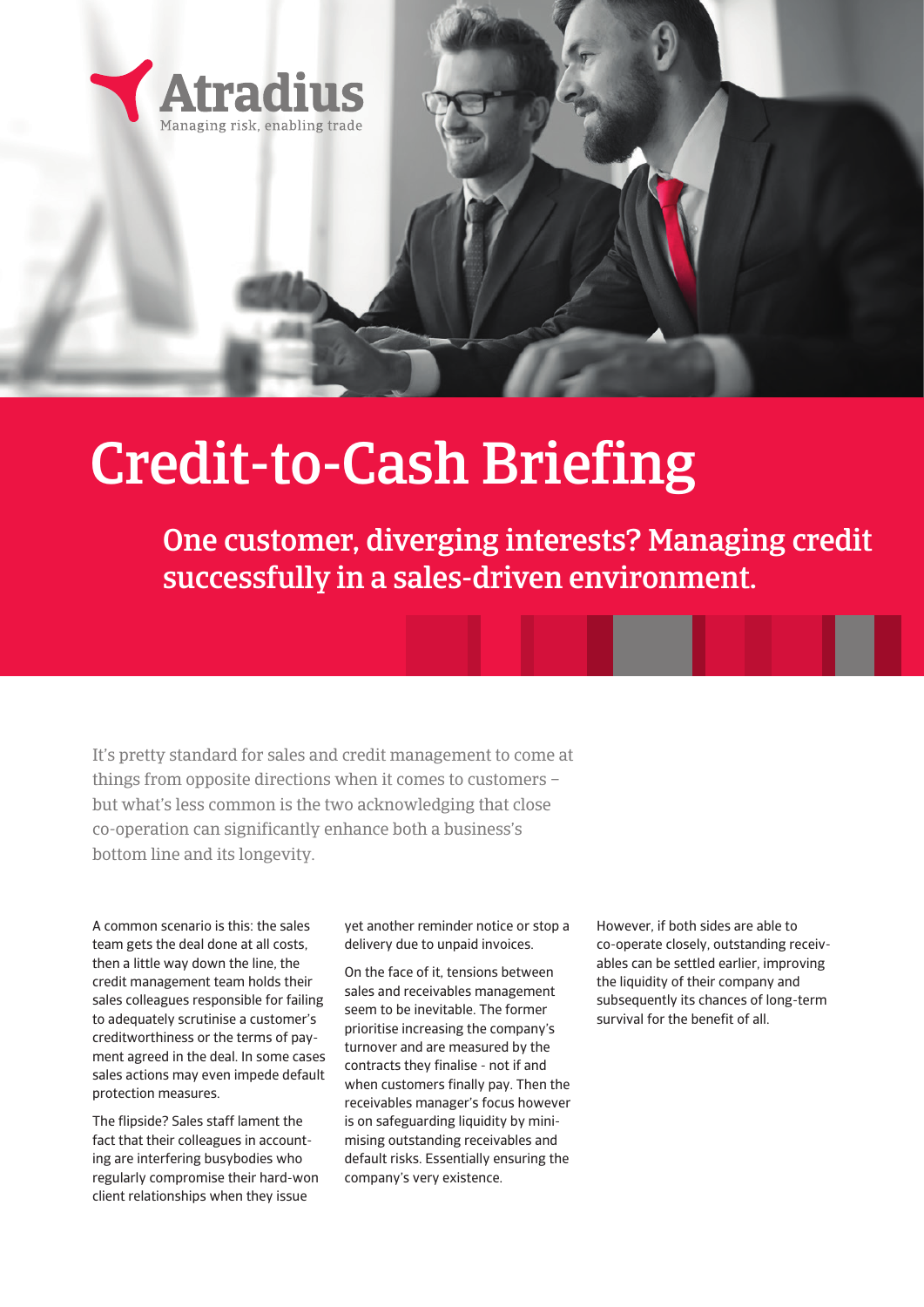#### Debtor´s delight

Often, these scenarios happen due to a basic lack of communication. The channels may be in place, but inadequate communication gives rise to a host of misunderstandings. Sales people are often unaware of the complexities of debt collection: at the other end of the spectrum, credit managers do not understand the (mainly conflicting) pressures on their sales colleagues.

As a rule, the sales team will negotiate payment terms with buyers because trade credit can be a useful bargaining chip. This can however lead to a maze of terms and conditions, sometimes even resulting in a single customer receiving a different terms with each new purchase. When payments are due, the buyer has a bevy of excuses available to prolong payment periods. Popular excuses can include claims that special due dates and conditions had been negotiated or complaints about the product or service to stall for time. Meanwhile, the invoice still isn't paid and the credit management team loses precious time checking with the sales team in order to verify the customer's claims. No one wins.



It's also worth acknowledging that sales teams are more likely to be influenced by external market conditions. "The market demands these conditions. Our competitors are doing it too." These are common arguments that frequently herald conflict. This can become a problem if in a payment dispute the sales team sides with the customer in order to avoid damaging business relations. Adept late-payers will often wait for several reminder notices and employ a set of delaying tactics, e.g. complaints or demands for price reductions to prolong their trade credit free of charge.

#### Pooling resources

Pooling resources is a good thing. Better still, it makes sense for sales and credit management to work together in a structured way to keep late payments and payment defaults to a minimum. It's a win-win situation. Here's why.

From the perspective of the receivables management team:

- Salespeople and account managers see customers on a fairly regular basis. They know information that can be of essential importance in assessing the creditworthiness of buyers (see tip below).
- $\blacksquare$  Salespeople can often influence customers' payment behaviour through their personal contacts and their understanding of their corporate/payment culture.
- Poorly handled reminders and collections procedures will harm customer relations. An awkward phone call from the credit department could damage a relationship nurtured over many years. Instinct and emotional intelligence of the sales team can be valuable and should be factored in here.
- **Payment processes frequently stall** due to complaints or misunderstandings with regard to the terms of payment. Customer relations maintained by the sales staff are often vital in shedding light on these cases.

#### But sales teams can benefit, too.

- $\blacksquare$  Receivables managers can help successfully control sales activities. They'll be able to provide sales teams with up-to-date information on a client's creditworthiness, and their ability to settle their balance. This is a gift from heaven for any sales team that wants to build their sales with lucrative customers who pay; and not with bad buyers that have poor payment morale.
- Although it may seem obvious, close cooperation with the credit department improves the sales force's expertise in the field of receivables management, enhancing their competence vis-à-vis the customer.
- $\blacksquare$  Close cooperation between the two disciplines is pivotal to balancing a company's payment default risk and sales policy. Put simply, boosting sales without considering the likelihood of payment default leads to payment delays, or worse, uncollectable invoices, which ultimately can result in cash flow problems.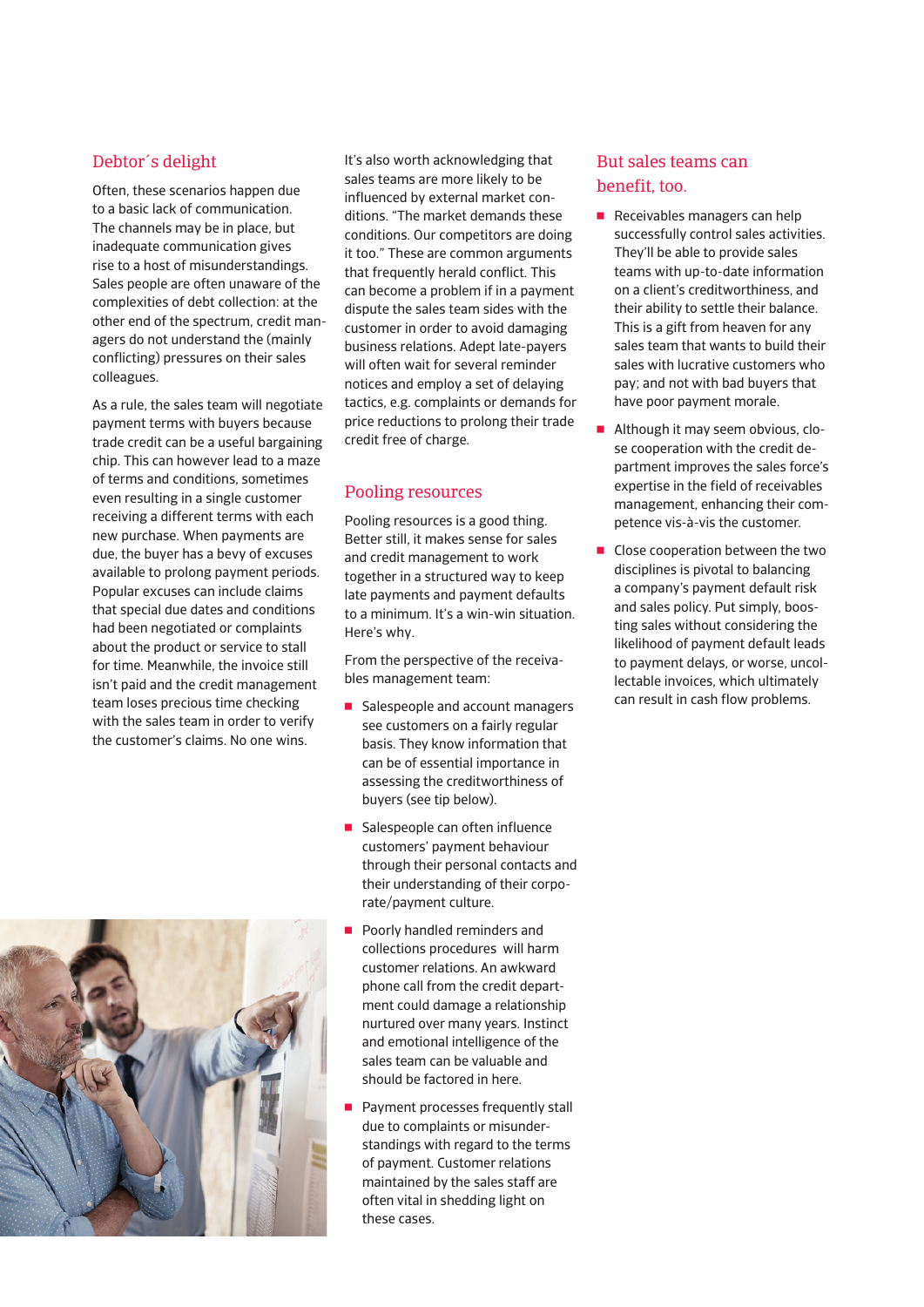## **Improving cooperation between credit management and sales force**

#### Defining clear guidelines

A balanced risk and sales policy offers a fantastic opportunity to enhance both profit and liquidity. Based on corporate objectives clear targets should be set, e.g. by linking higher sales to more stringent credit assessment procedures. Senior management should therefore define at the outset the importance of credit management and sales within the business strategy.

Transparent guidelines for cooperation should be implemented so that both parties are aware of its importance and the processes involved. The heads of sales and credit management should clearly commit to cooperating.

#### Defining common fields of interest

Mutually binding terms and conditions should be clearly articulated to both sales and credit management teams so that they know what they need to factor in:

- $\blacksquare$  check creditworthiness of potential, old and new customers
- $\blacksquare$  terms and conditions for delivery and payment (sales price, payment terms, discounts)
- $\blacksquare$  credit lines
- **Part procedures for handling overdue** payments
- procedures for payment defaults due to non-performance or complaints
- $\blacksquare$  reminder letters and collections actions

#### Joint workshops

This provides both sides with an excellent opportunity to discuss their respective perspectives, openly address any issues and look for mutual solutions in areas such as:

- $\blacksquare$  Payment behaviour of specific customers
- **F** Issues regarding the level of credit limits
- **Part Diverging credit assessments**

#### Regular exchange of information on customers

A framework for the regular exchange of information should be established. For example, credit management could provide the sales team with regular status reports on due dates and payment delays. Planned reminder letters or calls to chase payment should be shared and discussed. This is also the opportunity for salespeople to share any special conditions agreed in any sale, or any likely complaints.

#### Performance-related remuneration

It may sound tough, but if sales commissions are related solely to turnover, the temptation will always be for sales teams to focus on getting the sale at any cost – rather than getting the balance paid. A simple shift, relating sales to a settled balance rather than a signed contract would effect a significant shift in a company's credit culture.

#### So, what's next?

To sum up, smart businesses have figured out that fostering a close connection between credit management and sales is vital for a healthy corporate balance sheet. It engenders trust, helps everyone on both sides understand what each other's pressures are and drives a healthy sales environment.

How do we know this? At Atradius our job is to help businesses to safely sell their products and services on credit terms. We help thousands of businesses, the world over, improve their receivables management, every year.